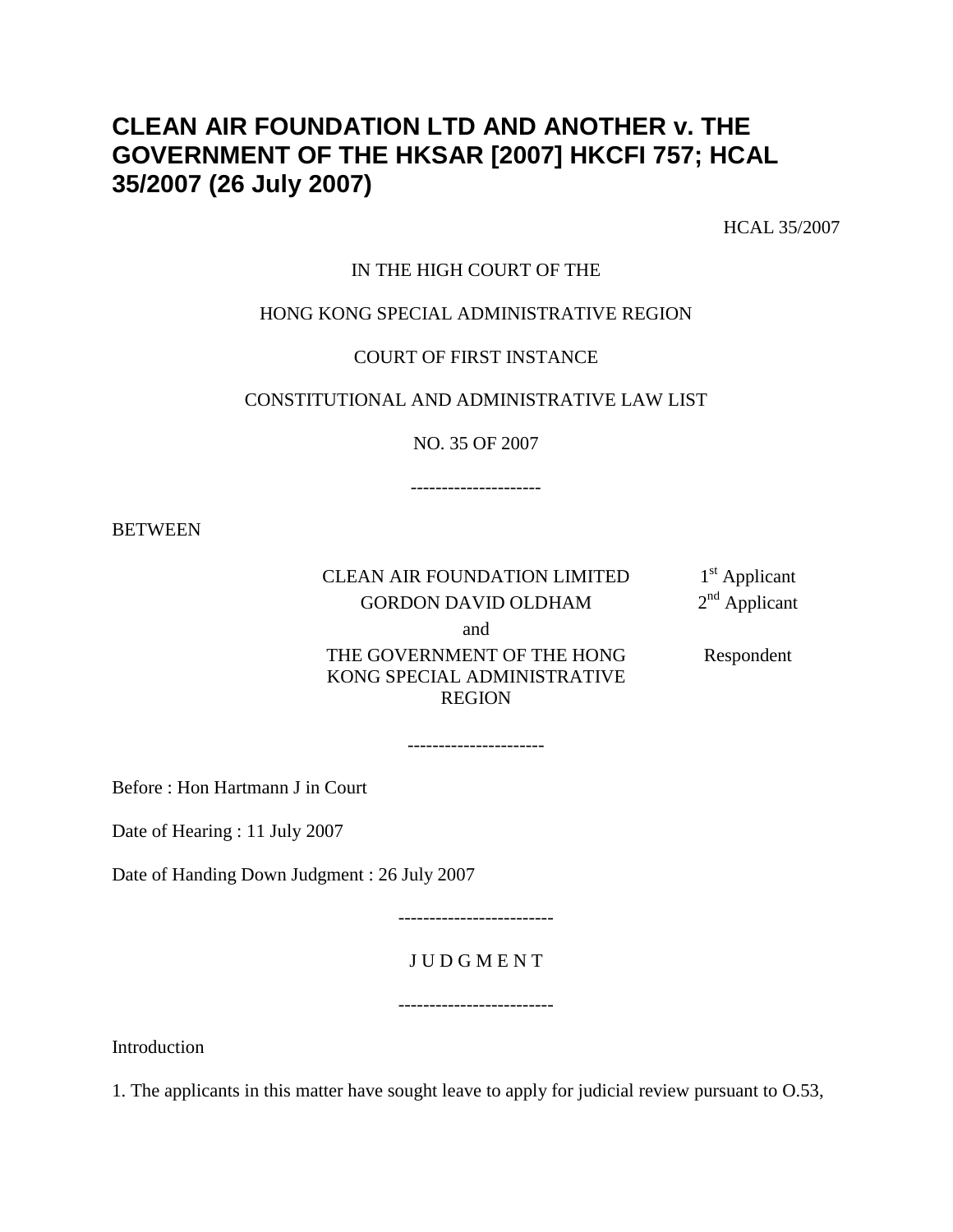r.3 of the Rules of the High Court. Their application, as filed, may be characterised as a broad, frontal attack on what is asserted to be a failure of Government to tackle the problems presented by air pollution.

2. The first applicant is a limited liability company, its principal aim being the protection of the 'environmental rights' of Hong Kong people.

3. The second applicant is an environmental advocate. In his supporting affidavit, he has said that he established the Clean Air Foundation in order to galvanise the support of Hong Kong residents in actively promoting the improvement of Hong Kong's air quality.

4. The applicants have contended that Hong Kong's air is so polluted that it is poisoning the people who live here; shortening their lives. It is, in addition, harming Hong Kong as a business and financial centre. They have asserted that Hong Kong's air contains almost three times more particles of soot and other pollutants than the air in New York and Paris and more than double the amount in London.

5. It has been asserted that Government has a legal duty, indeed a duty entrenched in the Basic Law, to guarantee the right to life of all residents. This includes the duty to provide the best possible health care. However, in failing to take more stringent steps to combat air pollution, Government has failed in that duty.

6. It has failed, so it appears to have been asserted, because it has not ensured that there is adequate legislation in place and/or has not pursued effective policies. This failure, it has been said, is not simply an example of poor governance. It goes further and constitutes a breach of the Basic Law, the Bill of Rights and various international covenants which have been extended to Hong Kong.

7. I have described the application, as filed, as constituting a broad, frontal attack on Government's failings. Among the asserted failings the following have been described :

- (i) By way of immediate measures, a failure to rationalise bus routes and service scheduling to facilitate higher transport occupancy; a failure also to provide regulations for better ventilation in the construction of under-story bus termini.
- (ii) By way of medium term measures, a failure to impose a mandatory requirement that all diesel vehicles move to *Euro IV* and *Euro V* standards and a failure to impose a moratorium on the use of sulphur rich fuels in power generation.
- (iii) By way of long term measures, a failure to create a policy "(common virtually everywhere in the world) to provide a specific fraction of the construction cost of new rail lines as a direct grant to the rail company to allow additional services in the most congested parts of Hong Kong and allow extension of the system to more medium density areas in order to reduce road traffic and corresponding pollution."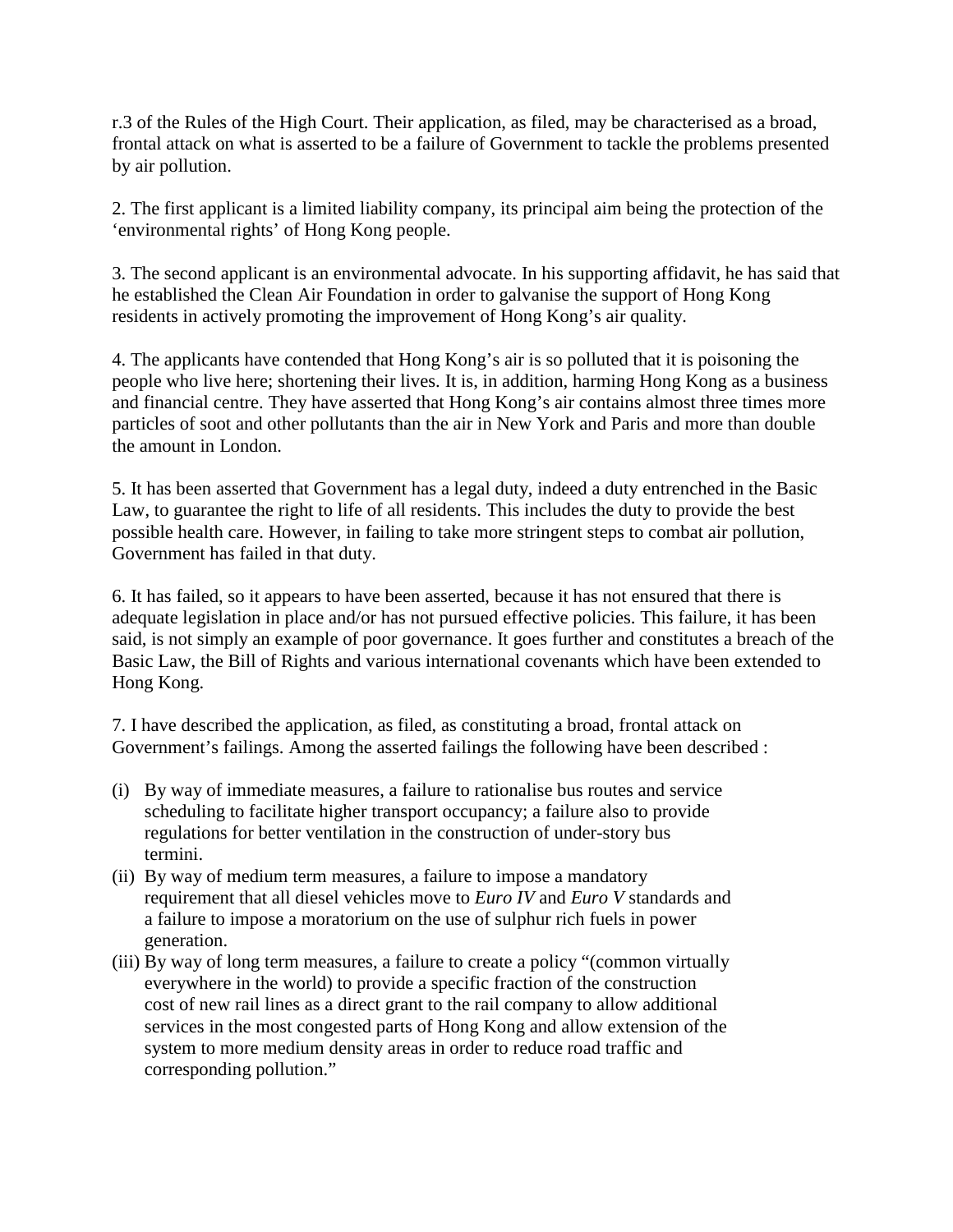## My initial concern

8. Having read the application, I was concerned that, despite the importance of the subject matter, it did not engage the supervisory jurisdiction of this court. I was concerned that, no matter how the application was worded, it was in reality an attack on Government policy. But matters of policy, of course, provided they are lawfully determined and executed, are not matters for this court.

9. In a recent judgment, Reyes J, in dismissing an application for leave to apply for judicial review, said the following; in my view, a succinct and entirely correct statement of principle —

" I fully sympathise with Mr Ng's concerns about the deteriorating quality of the environment around Tai Kok Tsui, where he lives. But the Court can only apply law. The Judiciary cannot manage the environment. That is the role of the Executive." [*Ng Ngau Chai v. The Town Planning Board* (unreported) HCAL 64/2007 dated 4 July 2007]

10. In the circumstances, I directed that there be an oral hearing. Because of the broad and potentially profound ramifications of the application, I also invited the putative respondent, the Government, to be represented in order to render assistance.

11. This judgment goes to the single question of whether leave to apply for judicial review should be given.

The test for leave

12. The burden which the applicants must discharge in order to obtain leave is not an onerous one. The test was considered in *R. v. The Director of Immigration, ex parte Ho Ming Sai* (1993) 3 HKPLR 157, at 161 and 170, Kempster JA stating it to be —

" … whether the material before [the judge] disclosed matters which, on further consideration, might demonstrate an arguable case for the grant of the relief sought."

13. That test had been adopted some ten years earlier in *Inland Revenue Commissioners. V. National Federation of Self-Employed and Small Business Ltd* [1982] AC 617 at p. 644A. In that judgment, Lord Diplock had stated the nature of the test and the manner of its determination in the following words :

" If, on a quick perusal of the material then available, the court thinks that it discloses what might on further consideration turn out to be an arguable case in favour of granting to the applicant the relief claimed, it ought, in the exercise of a judicial discretion, to give him leave to apply for that relief."

14. While the burden which the applicants must discharge is not onerous it does not follow that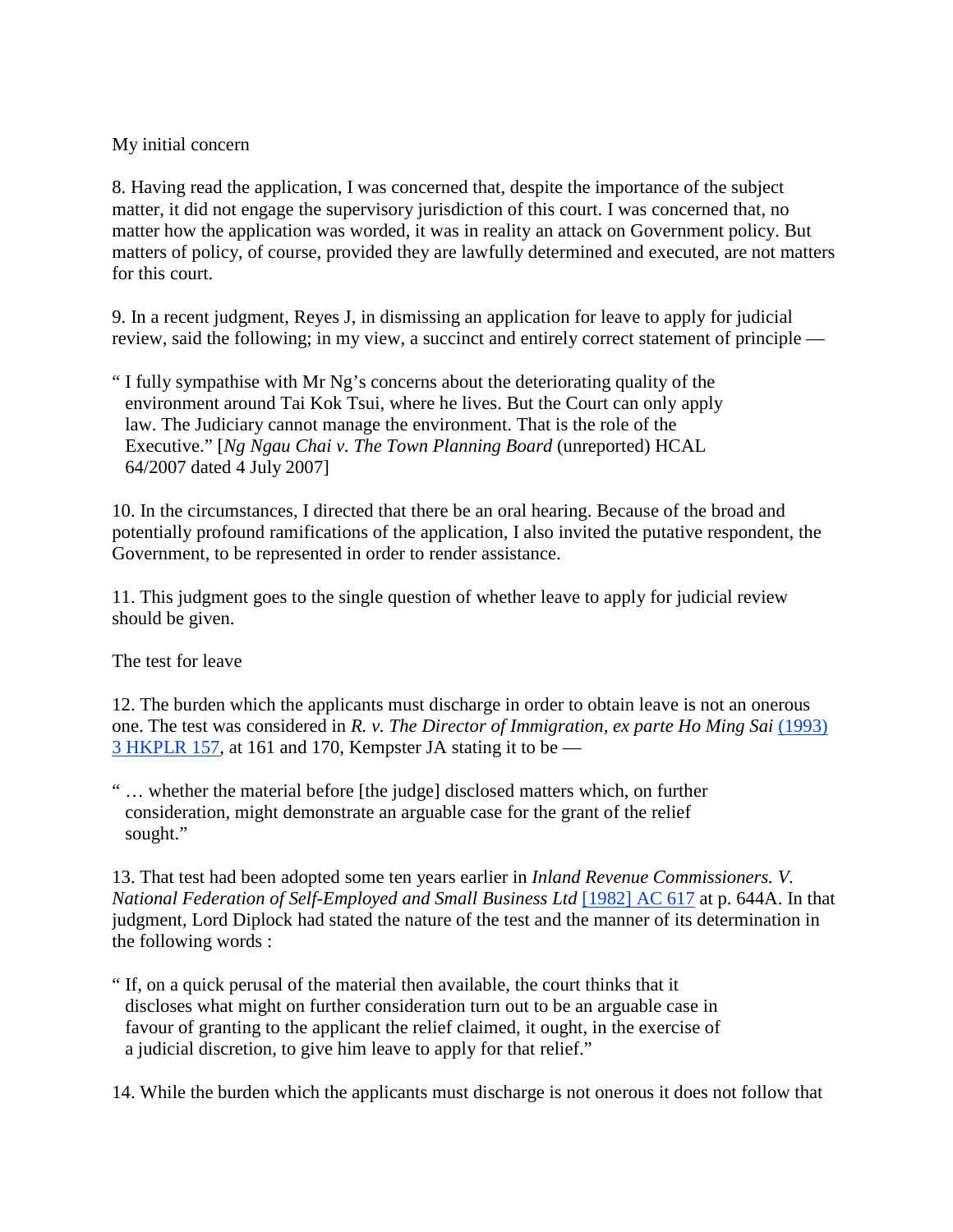there is no burden at all. The purpose of having a leave application is, as I understand it, to ensure that only those applications which are at least *prima facie* arguable are permitted to go to a full hearing.

15. What must be remembered is that every application which goes to a full hearing requires the public authority cited as the respondent, if it wishes to oppose the application, to go to expense – often very considerable expense – to be adequately represented. It means that public officers must be diverted from their normal duties in order to assist in preparation. If an application is fundamentally misconceived, a full hearing is a waste of public resources.

## Looking to the relief sought

16. The applicants have sought two declarations. The first declaration is intended to be a 'foundation' declaration, setting out the exact nature of the Government's obligations under the Basic Law, the Bill of Rights and the international conventions. It is to the following effect :

" Article 28 of the Basic Law and/or Article 2 of the Hong Kong Bill of Rights Ordinance, in providing for protection of a 'right to life' and the 'right to health', as provided by Article 12 of the International Covenant on Economic, Social and Cultural Rights, imposes upon the Government an affirmative duty to protect the residents and the economy of Hong Kong from the known harmful effects of air pollution …"

17. Art.28 of the Basic Law and art.2 of the Bill of Rights provide for the right to life in the context of detention, trial and punishment. The question arises, therefore, of whether, on a purposive interpretation, the constitutional protection can be extended to matters of air pollution control. In this respect, Mr John Scott SC, leading counsel for the applicants, has referred to an emerging international jurisprudence to the effect that the right to life may, depending on the circumstances, impose on public authorities an obligation outside of the context of crime and punishment; for example, to provide vaccines in the case of epidemics or to protect against identified environmental hazards such as nuclear waste. I accept therefore that it is at least *prima facie* arguable that the constitutional right to life may apply in the circumstances advocated by the applicants; that is, by imposing some sort of duty on the Government to combat air pollution.

18. As for art.12 of the International Covenant on Economic, Social and Cultural Rights, it is more directly in point. It reads :

- " 1. The States Parties to the present Covenant recognize the right of everyone to the enjoyment of the highest attainable standard of physical and mental health.
	- 2. The steps to be taken by the States Parties to the present Covenant to achieve the full realization of this right shall include those necessary for: (a)…

 (b)The improvement of all aspects of environmental and industrial hygiene …"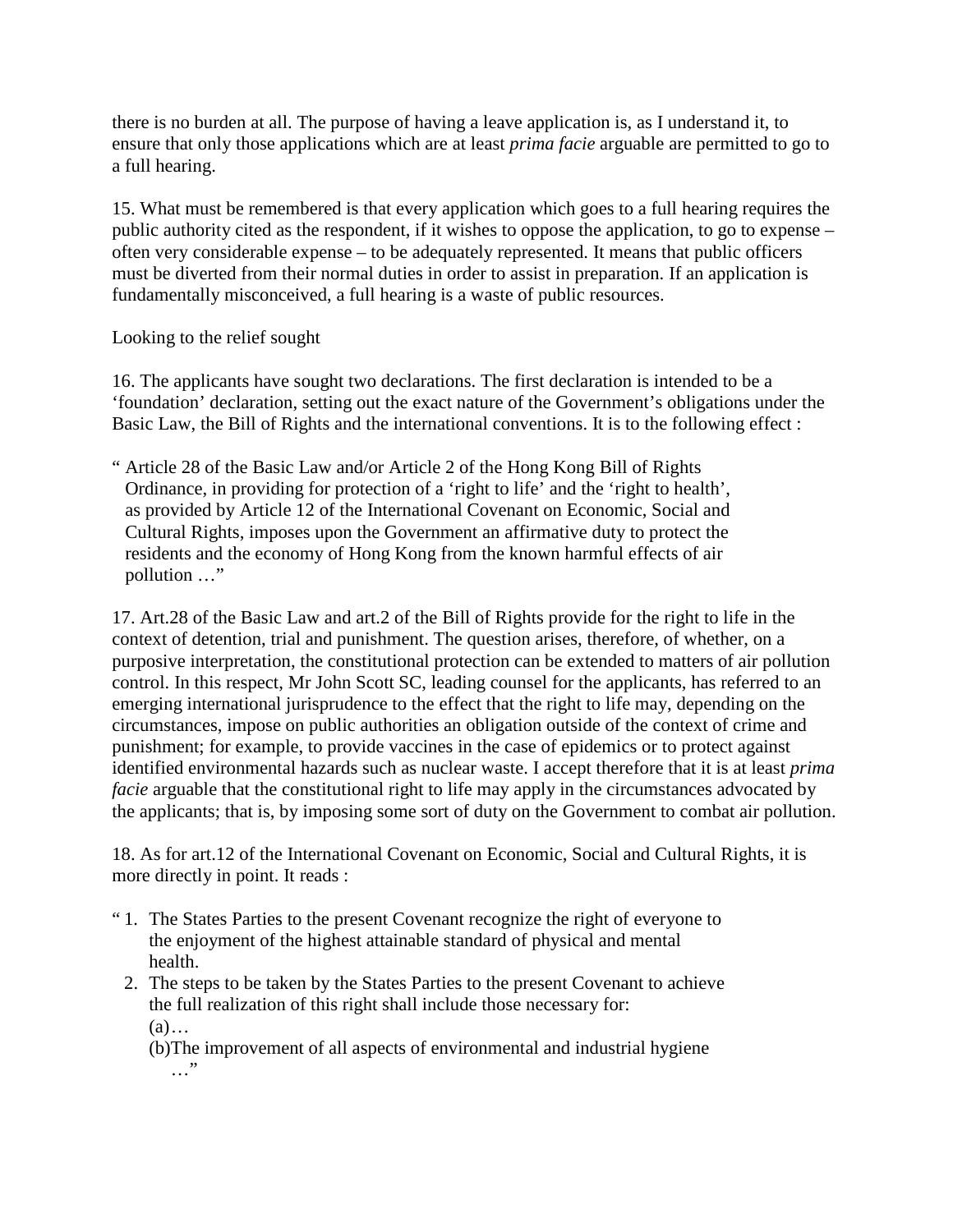19. Art.12, of course, looks to the progressive achievement of the highest attainable standard of health. Put simply, it recognises that Rome wasn't built in a day. But that being said, I accept that it must be *prima facie* arguable that it imposes some sort of duty on state authorities to combat air pollution even if it cannot be an absolute duty to ensure with immediate effect the end of all pollution.

20. In respect of the second declaration, during the course of argument – indeed, over the lunch adjournment – it was materially amended. As originally drafted, it had been very broad in effect, reflecting what I understood to be the central thrust of the applicants' case; namely, that the current legislation was simply inadequate. As originally worded, the second declaration was to the following effect :

" The Air Pollution Control Ordinance, Cap.311, and its subsidiary legislation, as enacted by the Legislative Council or as promulgated by the Environmental Protection Department, is inconsistent with the Government's legal commitments under Article 28 of the Basic Law; Article 2 of the Hong Kong Bill of Rights; Article 6 of the International Covenant on Civil and Political Rights; Article 12 of the International Covenant on Economic, Social and Cultural Rights; and the International Labour Convention No.148 Working Environment (Air Pollution, Noise and Vibration)."

21. What was originally sought, therefore, was simple enough. It was a declaration to the effect that existing air pollution legislation (the Air Pollution Control Ordinance and its subsidiary legislation), by failing to meet with the duties imposed on Government under the Basic Law, the Bill of Rights and the international conventions, was inconsistent with those instruments and therefore legally invalid.

22. The immediate problem that I had with the second declaration, as originally worded, was that it was simply too broad in scope and, arising from that, materially erroneous. On a plain reading, the second declaration originally suggested that the entire Air Pollution Control Ordinance and all subsidiary legislation made under it has no force in law. That could not be right. Nor, in fact, did the applicants contend it to be so. There are, for example, regulations which control noxious or offensive emissions, regulations which control pollution caused by industrial processes, by construction works and the like. It was not suggested that these are legally invalid. Indeed, it must be that they play a very real and effective role in combating air pollution.

23. The amended declaration has sought to be more specific. It has contended that the current legislation fails in respect of two discrete areas. The amendment has been made by adding the following to the original declaration; namely —

- " … in that the Government has failed to take the following steps pursuant to the duty referred to in [the first declaration]; namely, to—
	- · Adopt up-to-date air quality objectives sufficient for the Secretary for the Environment to discharge his duties pursuant to S.7 of APCO.
	- · Revise the Air Pollution Control (Motor Vehicle Fuel) Regulations, Cap. 311,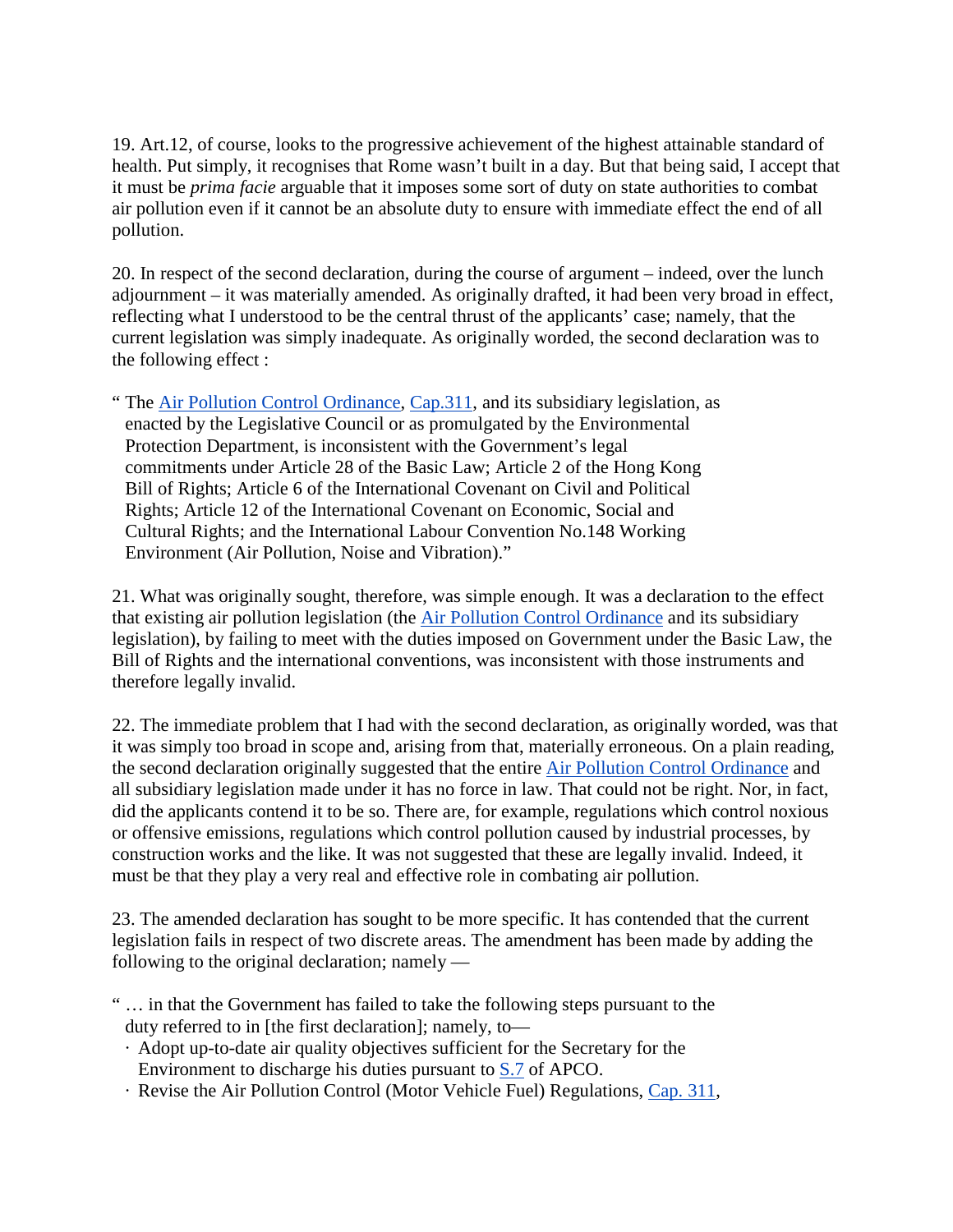so as to prohibit the use (as opposed merely the sale) of the pre-Euro and Euro 1 diesel in Hong Kong and the importation into Hong Kong of such fuels."

24. In my view, to some degree, the amendment confuses what is, or is not, contained in the legislation with the failure of Government to take steps under that legislation.

25. The amended declaration seeks, first, a declaration that the Air Pollution Control Ordinance and its subsidiary legislation is inconsistent with the Government's obligations under law, not because the legislation is itself lacking but because the Government has failed to take action under that legislation; more particularly, s.7 of the Ordinance, to adopt 'up-to-date' air quality objectives.

26. I do not see how it can be *prima facie* argued that s.7 is itself lacking. The section reads as follows :

- " (1) The Secretary shall, after consultation with the Advisory Council on the Environment, establish for each air control zone air quality objectives or different objectives for different parts of a zone.
	- (1A) The Secretary may publish air quality objectives for an air control zone by issuing a technical memorandum which may specify different objectives for different parts of the zone.
	- (2) The air quality objectives for any particular air control zone or part thereof shall be the quality which, in the opinion of the Secretary, should be achieved and maintained in order to promote the conservation and best use of air in the zone in the public interest.
	- (3) Any air quality objective may be amended from time to time by the Secretary, after consultation with the Advisory Council on the Environment."

27. As I read the section, it makes direct provision for the Secretary for the Environment, in consultation with a statutory body, not only to introduce air quality objectives but to update them whenever necessary. The contention must be, therefore, that the Government has failed to use its powers under the section to introduce what the applicants describe as 'up-to-date' air quality objectives.

28. That contention, however, demands an examination of what steps Government has taken to introduce updated air quality objectives and whether, bearing in mind all relevant social, economic and political factors, those steps, whether prudent or not, have been lawful. In short, what is required is an examination of Government policy.

29. The amended declaration seeks, second, a declaration that the Air Pollution Control Ordinance and its subsidiary legislation – the Air Pollution Control (Motor Vehicle Fuel) Regulations – is inconsistent with the Government's obligations under law because, while it prohibits the sale of diesel fuel in Hong Kong which does not meet specified levels of purity, it does not prohibit the importation or use of such diesel.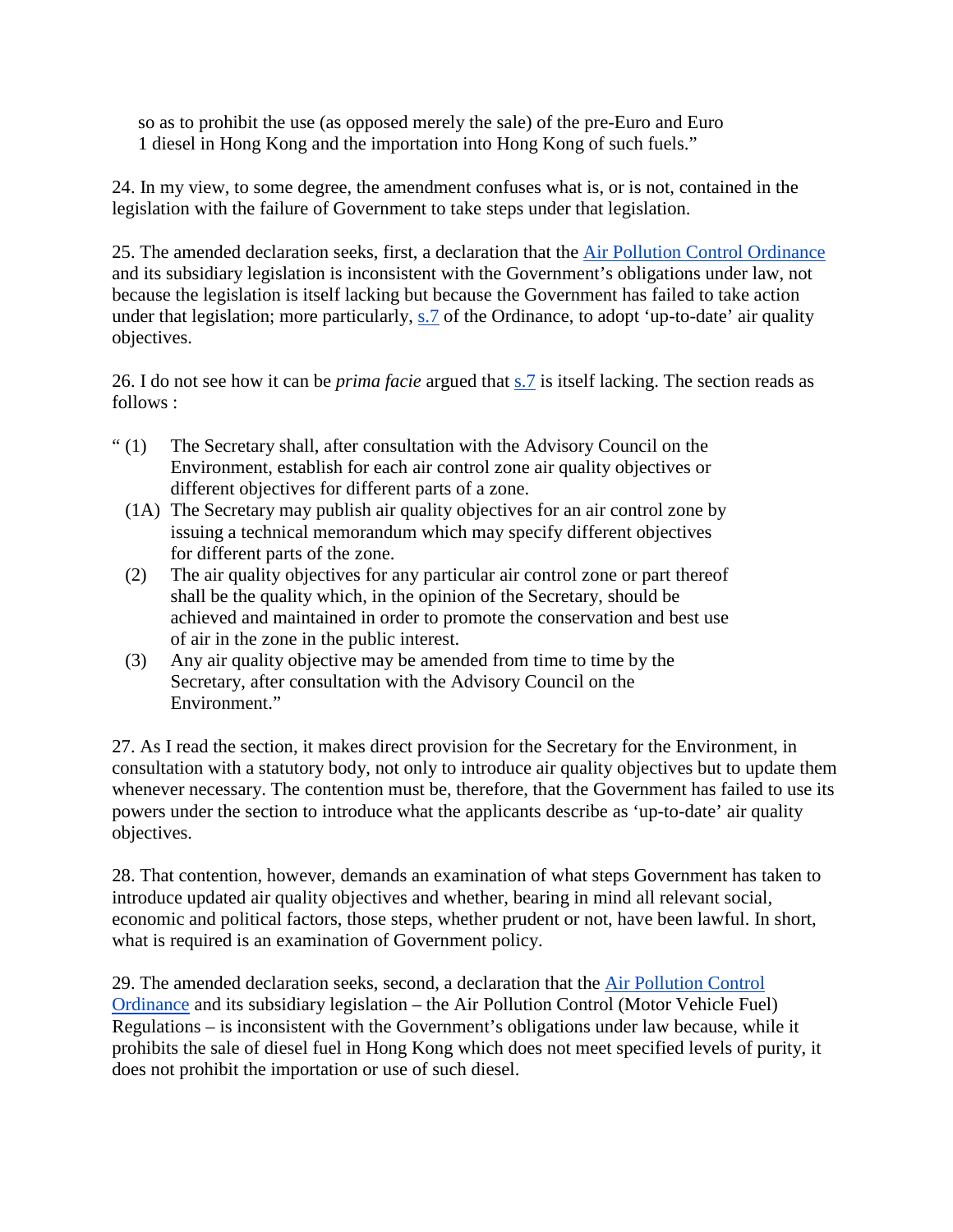30. What is demanded in respect of this second issue is an examination of why the legislation prohibits the sale of certain diesel fuel but does not prohibit its importation or use. In my view, this also requires an examination of Government policy.

**Policy** 

31. Art.62 of the Basic Law provides that it is for the Government to formulate and implement policies. Art.48 provides that it is for the Chief Executive, once a policy has been formulated, to decide whether, and to what degree, it should be executed.

32. A policy may, of course, be unlawful. But because a policy is considered to be unwise, shortsighted or retrogressive does not make it unlawful. It has long been accepted that policy is a matter for policy-makers and that to interfere with the lawful discretion given to policy-makers would amount to an abuse of the supervisory jurisdiction vested in the courts. In *Chief Constable of the North Wales Police v. Evans* [1982] 1 WLR 1155, at 1160, Lord Hailsham explained the principle in the following terms :

" the remedy by way of judicial review … is intended to protect the individual against the abuse of power by a wide range of authorities, judicial, quasijudicial, and … administrative. It is not intended to take away from those authorities the powers and discretions properly vested in them by law and to substitute the courts as the bodies making the decisions. It is intended to see that the relevant authorities use their powers in a proper manner … [and not] to substitute the opinion of the judiciary or of individual judges for that of the authority constituted by law to decide the matters in question."

But are matters of policy inherent in this application?

33. In an affirmation made to assist the court, Mr Tse Chin Wan, the Assistant Director of the Environmental Department, said the following :

" In relation to the manner in which air pollution control in the HKSAR is implemented, I wish to emphasize that air pollution control cannot and is not solely effected through legislation under the Air Pollution Control Ordinance. Air pollution control is a complex matter where competing social, economic and policy considerations must be taken into account and balanced by the Government. I confirm that the Air Pollution Control Ordinance is only part and parcel of a comprehensive framework of administrative measures adopted to combat air pollution in the HKSAR. Moreover, the air quality of the HKSAR is under the pervasive influence of emissions from sources in the Pearl River Delta (PRD) region e.g. power plants, industrial establishments and vehicles. The effect control of air pollution in the HKSAR requires actions to be taken not only in HKSAR but also in the PRD region. Accordingly, the HKSAR cannot effectively combat air pollution solely by the enforcement of the Air Pollution Control Ordinance against local emission sources, but it must also work within the Guangdong Provincial Government to reduce emissions in the entire PRD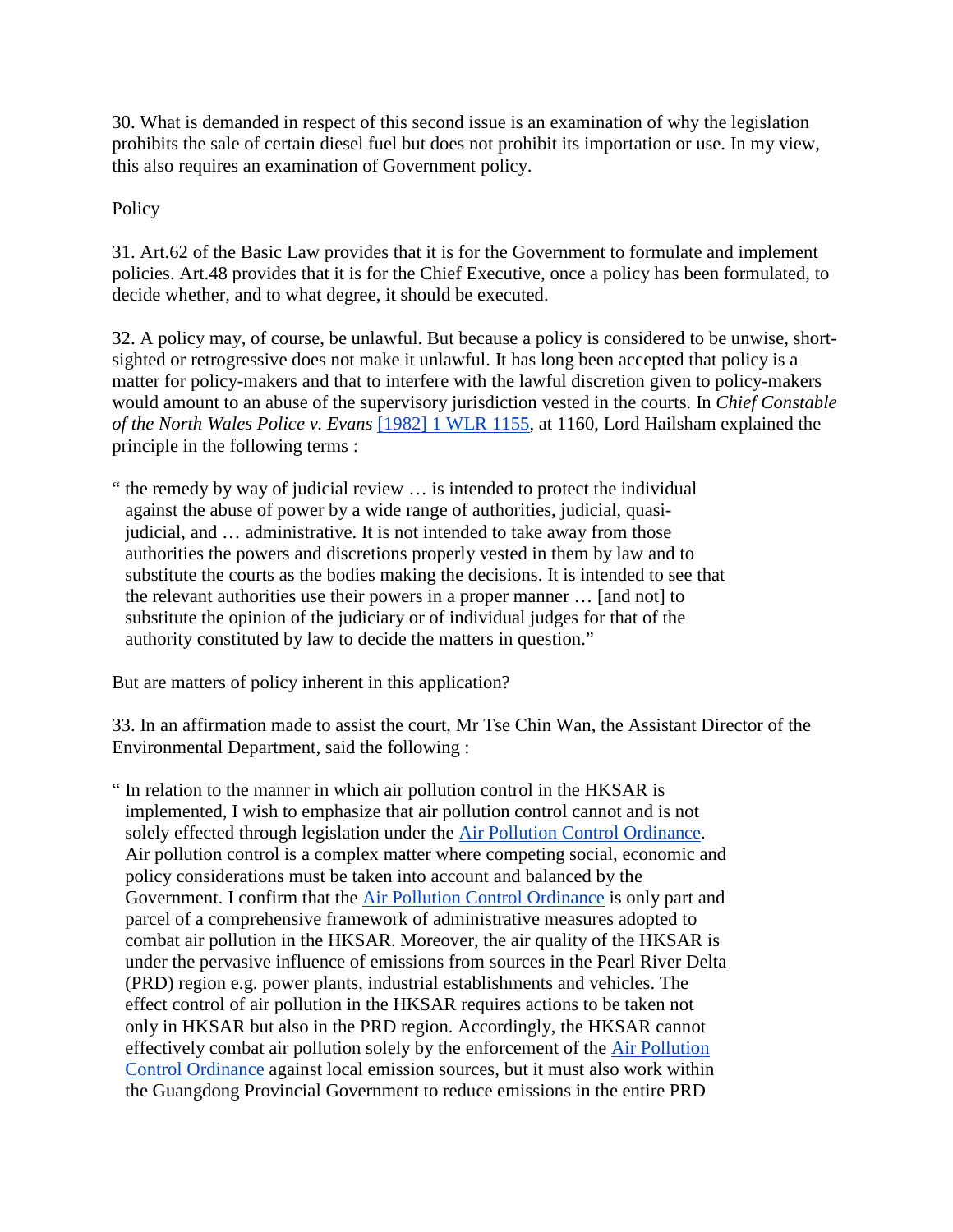region."

34. Mr Tse continued by observing that :

" Certain air pollution control measures are extremely costly and would have a great impact on a wide range of issues and policy areas including energy, transportation, industrial production and the livelihood of citizens in general. It is necessary to take into account the wider social, economic and policy context when considering whether to adopt such measures and how they should be implemented."

35. In summary, as I understand it, Mr Tse said that combating air pollution requires not only legislative measures but administrative measures too and, when necessary, measures of a political nature, especially in connection with cross-border issues. Mr Tse spoke of the Pearl River Delta Regional Air Quality Management Plan, a cross-boarder plan which seeks measured reductions in air pollutants in both Hong Kong and the Pearl River Delta area. In giving examples of domestic administrative measures, he spoke of the scheme for replacing diesel taxis with taxis powered by liquefied petroleum gas, a scheme that was now 99% successful.

36. Deciding on the relevant emphasis in respect of this complex, interlocking mix of legislation, administrative schemes and political initiatives is a matter of policy. And policy, as I have said, is for Government.

37. I believe it is inevitable that the two discrete issues contained within the second declaration can only be determined upon an exhaustive analysis of relevant Government policy.

38. Take the first issue, the asserted failure to adopt 'up-to-date' air quality objectives. If Government has the power under s.7 of the Air Pollution Control Ordinance to update air quality objectives, either generally or in respect of particular areas, it is inevitable there will be reasons why – if, in fact, there has been no updating – that it has declined to do so. Those reasons will be based on social and economic factors and, importantly, on an assessment of whether, all matters being taken into account, there is sufficient benefit to be obtained at this time in adopting more stringent objectives.

39. In respect of the second issue, it is obvious that it must turn on an issue of policy. If the sale of certain diesel fuel is prohibited but its importation or use is not, there must be underlying social and economic reasons. And, of course, there are. Fuel may be imported for the purpose only of re-export, presenting no threat of pollution within Hong Kong's borders. As for actual use, ships may come into Hong Kong waters powered by the otherwise prohibited diesel fuel; trucks may deliver produce across the border from the Mainland powered by the same fuel. Are they to be prevented from entering unless that fuel is first jettisoned? Yes, there may be ways of dealing more effectively with the problem. During the course of argument, mention was made of measures adopted in Singapore. But that itself reduces the issue to one of merit rather than one of legality.

40. The applicants, of course, submit that the application does not seek merely to review the